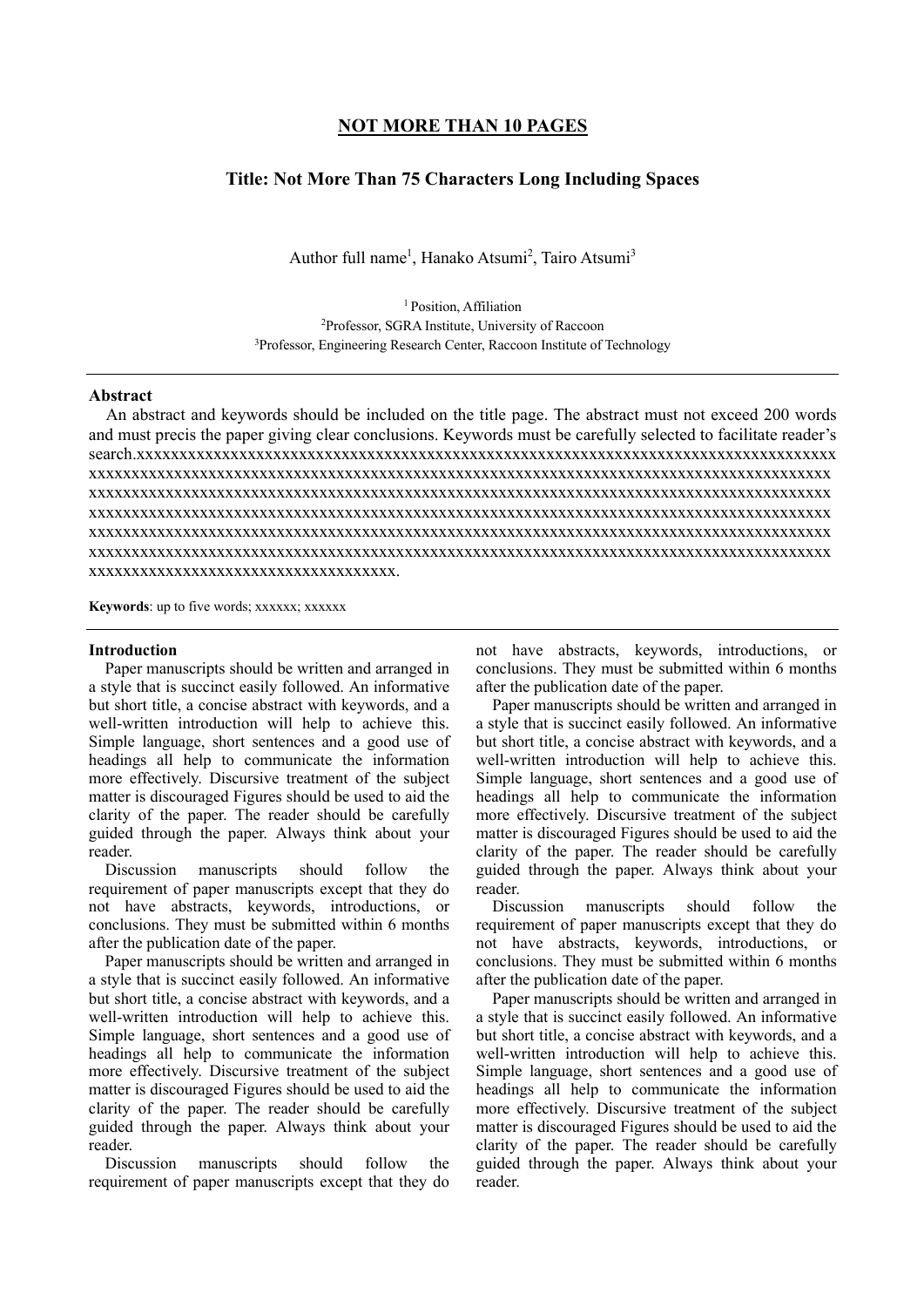Discussion manuscripts should follow the requirement of paper manuscripts except that they do not have abstracts, keywords, introductions, or conclusions. They must be submitted within 6 months after the publication date of the paper.

| Table 1. Type Table Name Here. |                           |  |
|--------------------------------|---------------------------|--|
| Column Header Goes Here        | - Column Header Goes Here |  |
| Row Name Goes Here             | x                         |  |
| Row Name Goes Here             | X                         |  |
| Row Name Goes Here             | X                         |  |
| Row Name Goes Here             | Y                         |  |

Paper manuscripts should be written and arranged in a style that is succinct easily followed. An informative but short title, a concise abstract with keywords, and a well-written introduction will help to achieve this. Simple language, short sentences and a good use of headings all help to communicate the information more effectively. Discursive treatment of the subject matter is discouraged Figures should be used to aid the clarity of the paper. The reader should be carefully guided through the paper. Always think about your reader.

Discussion manuscripts should follow the requirement of paper manuscripts except that they do not have abstracts, keywords, introductions, or conclusions. They must be submitted within 6 months after the publication date of the paper.

Paper manuscripts should be written and arranged in a style that is succinct easily followed. An informative but short title, a concise abstract with keywords, and a well-written introduction will help to achieve this. Simple language, short sentences and a good use of headings all help to communicate the information more effectively. Discursive treatment of the subject matter is discouraged Figures should be used to aid the clarity of the paper. The reader should be carefully guided through the paper. Always think about your reader.

Discussion manuscripts should follow the requirement of paper manuscripts except that they do not have abstracts, keywords, introductions, or conclusions. They must be submitted within 6 months after the publication date of the paper.

Paper manuscripts should be written and arranged in a style that is succinct easily followed. An informative

but short title, a concise abstract with keywords, and a well-written introduction will help to achieve this. Simple language, short sentences and a good use of headings all help to communicate the information more effectively. Discursive treatment of the subject matter is discouraged Figures should be used to aid the clarity of the paper. The reader should be carefully guided through the paper. Always think about your reader.

Discussion manuscripts should follow the requirement of paper manuscripts except that they do not have abstracts, keywords, introductions, or conclusions. They must be submitted within 6 months after the publication date of the paper.

Paper manuscripts should be written and arranged in a style that is succinct easily followed. An informative but short title, a concise abstract with keywords, and a well-written introduction will help to achieve this. Simple language, short sentences and a good use of headings all help to communicate the information more effectively. Discursive treatment of the subject matter is discouraged Figures should be used to aid the clarity of the paper. The reader should be carefully guided through the paper. Always think about your reader.

Discussion manuscripts should follow the requirement of paper manuscripts except that they do not have abstracts, keywords, introductions, or conclusions. They must be submitted within 6 months after the publication date of the paper.

Paper manuscripts should be written and arranged in a style that is succinct easily followed. An informative but short title, a concise abstract with keywords, and a well-written introduction will help to achieve this. Simple language, short sentences and a good use of headings all help to communicate the information more effectively. Discursive treatment of the subject matter is discouraged Figures should be used to aid the clarity of the paper. The reader should be carefully guided through the paper. Always think about your reader.

Discussion manuscripts should follow the requirement of paper manuscripts except that they do not have abstracts, keywords, introductions, or conclusions. They must be submitted within 6 months after the publication date of the paper.

Table 2. Type Table Name Here. This is an example of a table placed across two column

|                                                  | Table 2. Type Table Name Field. This is an example of a table placed across two column |                         |                                                     |
|--------------------------------------------------|----------------------------------------------------------------------------------------|-------------------------|-----------------------------------------------------|
| Column Header Goes Here                          | Column Header Goes Here                                                                | Column Header Goes Here | Column Header Goes Here                             |
| Row Name Goes Here                               |                                                                                        |                         |                                                     |
| Row Name Goes Here                               |                                                                                        |                         |                                                     |
| Row Name Goes Here                               |                                                                                        |                         |                                                     |
| Donor monuscripts should be written and erronood |                                                                                        |                         | the subject metter is discouraged Figures should be |

Paper manuscripts should be written and arranged in a style that is succinct easily followed. An informative but short title, a concise abstract with keywords, and a well-written introduction will help to achieve this. Simple language, short sentences and a good use of headings all help to communicate the information more effectively. Discursive treatment of

the subject matter is discouraged Figures should be used to aid the clarity of the paper. The reader should be carefully guided through the paper. Always think about your reader.

Discussion manuscripts should follow the requirement of paper manuscripts except that they do not have abstracts, keywords, introductions, or